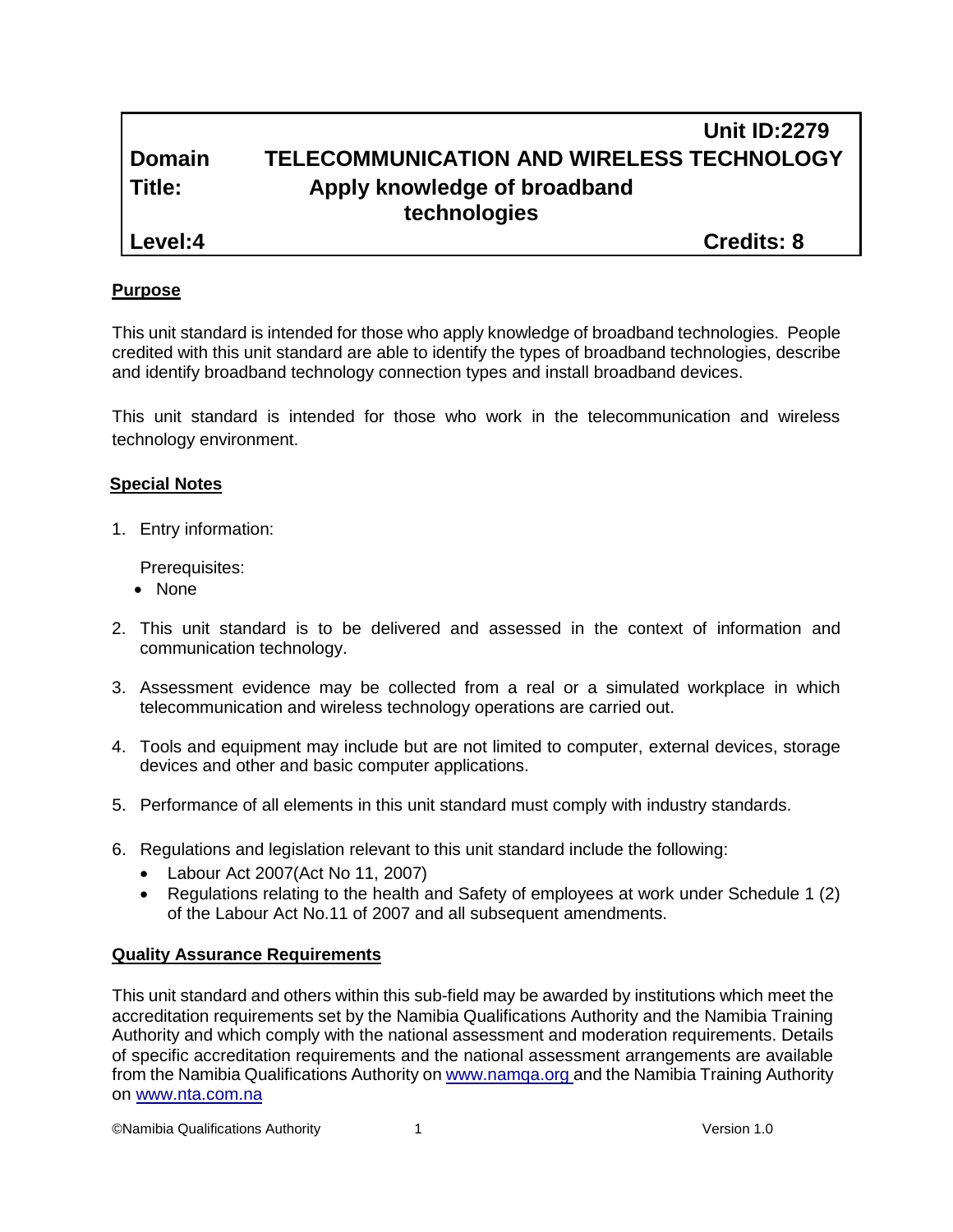# **Elements and Performance Criteria**

# **Element 1: Identify types of broadband technologies**

# **Range**

Broadband performance may include but not limited speed, environment, connection and hardware.

# **Performance Criteria**

- 1.1 Wired broadband technologies are explained and described.
- 1.2 Wireless broadband technologies are explained and described.
- 1.3 Purpose of broadband technologies is outlined.
- 1.4 Factors affecting broadband performance are explained and analysed.

# **Element 2: Describe and identify connection types of broadband technology**

## **Range**

Broadband technology connection types may include but not limited to Digital Subscriber Line (DSL), Cable Modem, Fiber, Wireless, Satellite and Broadband over Powerlines (BPL).

## **Performance Criteria**

- 2.1 Types of connection in a wired broadband technology are identified and explained.
- 2.2 Types of connection in a wireless broadband technology are identified and explained.
- 2.3 Environmental factors affecting types of connection are explained.
- 2.4 Deployment and installation methods are outlined and described.

## **Element 3: Install broadband devices**

## **Performance Criteria**

- 3.1 Health and safety measures are identified when installing broadband devices.
- 3.2 Installation tools are identified, classified and grouped according to functions.
- 3.3 Broadband devices to be installed are selected.